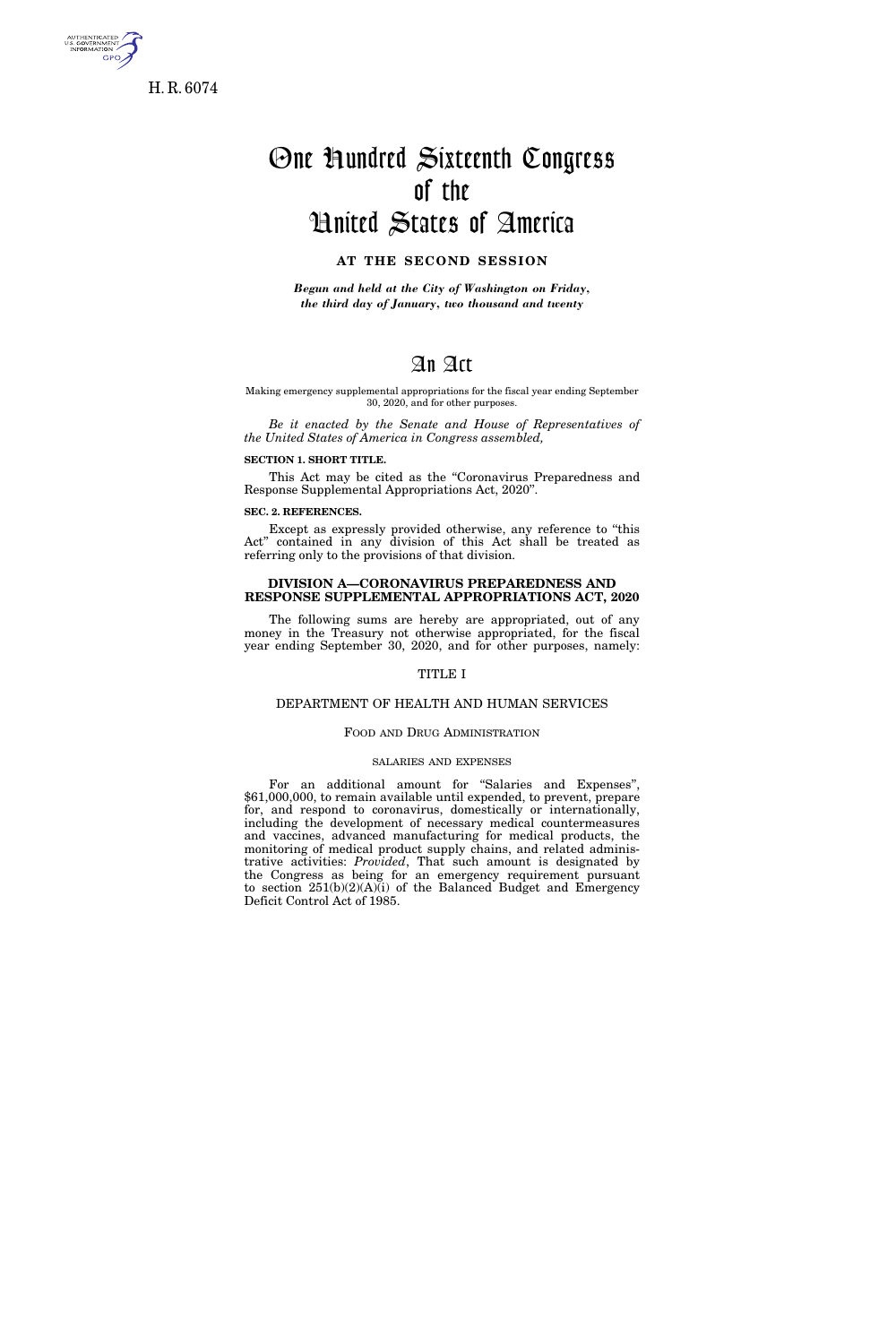## TITLE II

## SMALL BUSINESS ADMINISTRATION

## DISASTER LOANS PROGRAM ACCOUNT

#### (INCLUDING TRANSFERS OF FUNDS)

For an additional amount for the ''Disaster Loans Program Account'' for administrative expenses to carry out the disaster loan program authorized by section 7(b) of the Small Business Act, \$20,000,000, to remain available until expended: *Provided*, That such amounts may be transferred to and merged with ''Small Business Administration—Salaries and Expenses'': *Provided further*, That for purposes of section  $7(b)(2)(D)$  of the Small Business Act, coronavirus shall be deemed to be a disaster and amounts available under ''Disaster Loans Program Account'' for the cost of direct loans in any fiscal year may be used to make economic injury disaster loans under such section in response to the coronavirus: *Provided further*, That none of the funds provided under this heading in this Act may be used for indirect administrative expenses: *Provided further*, That such amount is designated by the Congress as being for an emergency requirement pursuant to section 251(b)(2)(A)(i) of the Balanced Budget and Emergency Deficit Control Act of 1985: *Provided further*, That amounts repurposed under this heading that were previously designated by the Congress as an emergency requirement pursuant to the Balanced Budget and Emergency Deficit Control Act of 1985 are designated by the Congress as an emergency requirement pursuant to section  $251(b)(2)(A)(i)$  of the Balanced Budget and Emergency Deficit Control Act of 1985.

## TITLE III

## DEPARTMENT OF HEALTH AND HUMAN SERVICES

## CENTERS FOR DISEASE CONTROL AND PREVENTION

## CDC–WIDE ACTIVITIES AND PROGRAM SUPPORT

## (INCLUDING TRANSFER OF FUNDS)

For an additional amount for "CDC–Wide Activities and Program Support'', \$2,200,000,000, to remain available until September 30, 2022, to prevent, prepare for, and respond to coronavirus, domestically or internationally: *Provided*, That not less than \$950,000,000 of the amount provided shall be for grants to or cooperative agreements with States, localities, territories, tribes, tribal organizations, urban Indian health organizations, or health service providers to tribes, to carry out surveillance, epidemiology, laboratory capacity, infection control, mitigation, communications, and other preparedness and response activities: *Provided further*, That \$475,000,000 of the funds made available in the preceding proviso shall be allocated within 30 days of the date of enactment of this Act: *Provided further*, That every grantee that received a Public Health Emergency Preparedness grant for fiscal year 2019 shall receive not less than 90 percent of that grant level from funds provided in the first proviso under this heading in this Act, and not less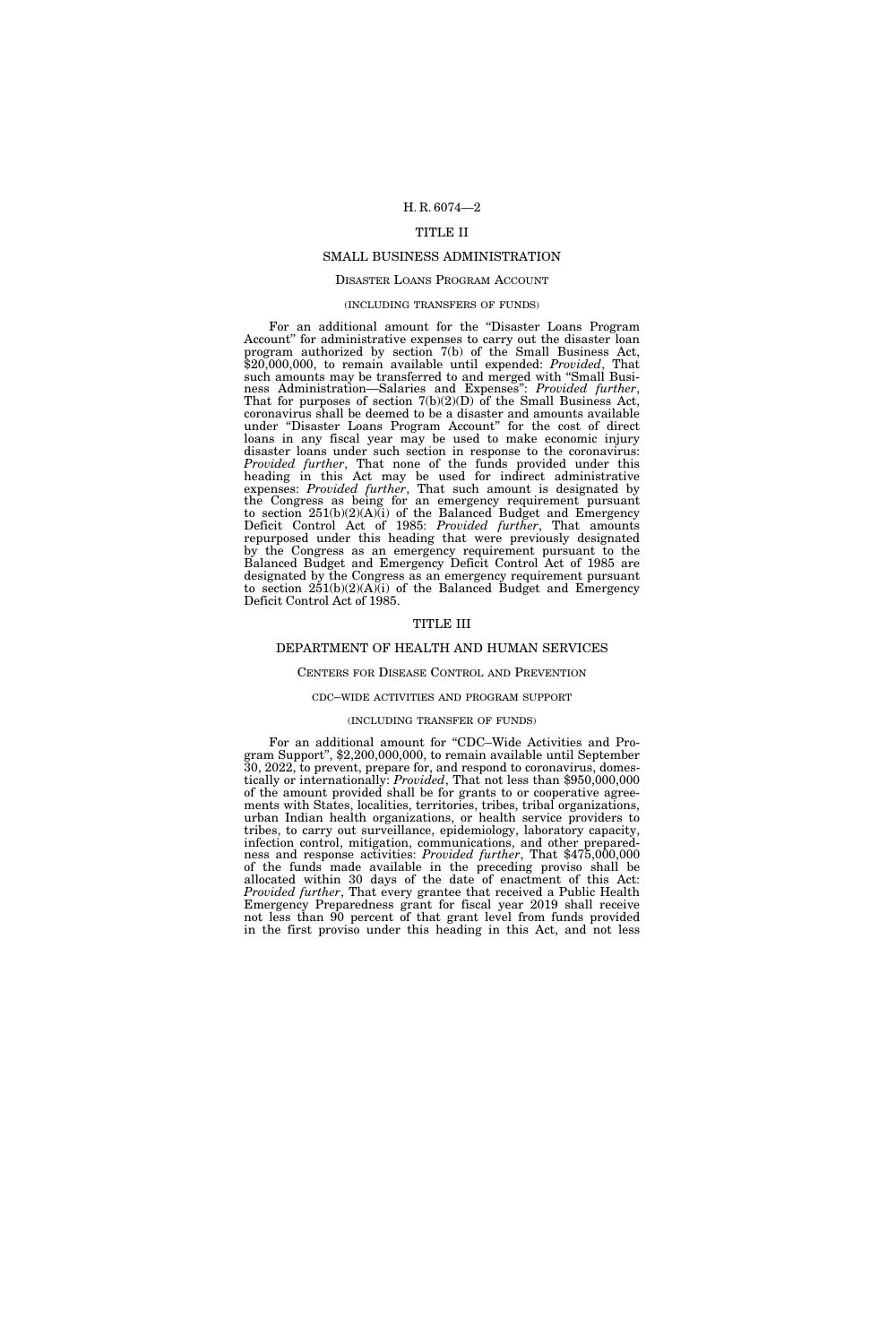than \$40,000,000 of such funds shall be allocated to tribes, tribal organizations, urban Indian health organizations, or health service providers to tribes: *Provided further*, That the Director of the Centers for Disease Control and Prevention ("CDC") may satisfy the funding thresholds outlined in the preceding two provisos by making awards through other grant or cooperative agreement mechanisms: *Provided further*, That each grantee described in the third proviso under this heading in this Act shall submit a spend plan to the CDC not later than 45 days after the date of enactment of this Act: *Provided further*, That of the amount provided under this heading in this Act, not less than \$300,000,000 shall be for global disease detection and emergency response: *Provided further*, That of the amount provided under this heading in this Act, \$300,000,000 shall be transferred to and merged with amounts in the Infectious Diseases Rapid Response Reserve Fund (''Reserve Fund''), established by section 231 of division B of Public Law 115–245: *Provided further*, That the Secretary of Health and Human Services, in consultation with the Director of the CDC, shall provide a report to the Committees on Appropriations of the House of Representatives and the Senate every 14 days, for one year from the date from any such declaration or determination described in the third proviso of section 231 of division B of Public Law 115–245, that details commitment and obligation information for the Reserve Fund during the prior two weeks, as long as such report would detail obligations in excess of \$5,000,000, and upon the request by such Committees: *Provided further*, That funds appropriated under this heading in this Act may be used for grants for the construction, alteration, or renovation of non-Federally owned facilities to improve preparedness and response capability at the State and local level: *Provided further*, That funds may be used for purchase and insurance of official motor vehicles in foreign countries: *Provided further*, That such amount is designated by the Congress as being for an emergency requirement pursuant to section  $251(b)(2)(A)(i)$  of the Balanced Budget and Emergency Deficit Control Act of 1985.

#### NATIONAL INSTITUTES OF HEALTH

## NATIONAL INSTITUTE OF ALLERGY AND INFECTIOUS DISEASES

#### (INCLUDING TRANSFER OF FUNDS)

For an additional amount for ''National Institute of Allergy and Infectious Diseases'', \$836,000,000, to remain available until September 30, 2024, to prevent, prepare for, and respond to coronavirus, domestically or internationally: *Provided*, That of the amount appropriated under this heading in this Act, not less than \$10,000,000 shall be transferred to "National Institute of Environmental Health Sciences'' for worker-based training to prevent and reduce exposure of hospital employees, emergency first responders, and other workers who are at risk of exposure to coronavirus through their work duties: *Provided further*, That such amount is designated by the Congress as being for an emergency requirement pursuant to section 251(b)(2)(A)(i) of the Balanced Budget and Emergency Deficit Control Act of 1985.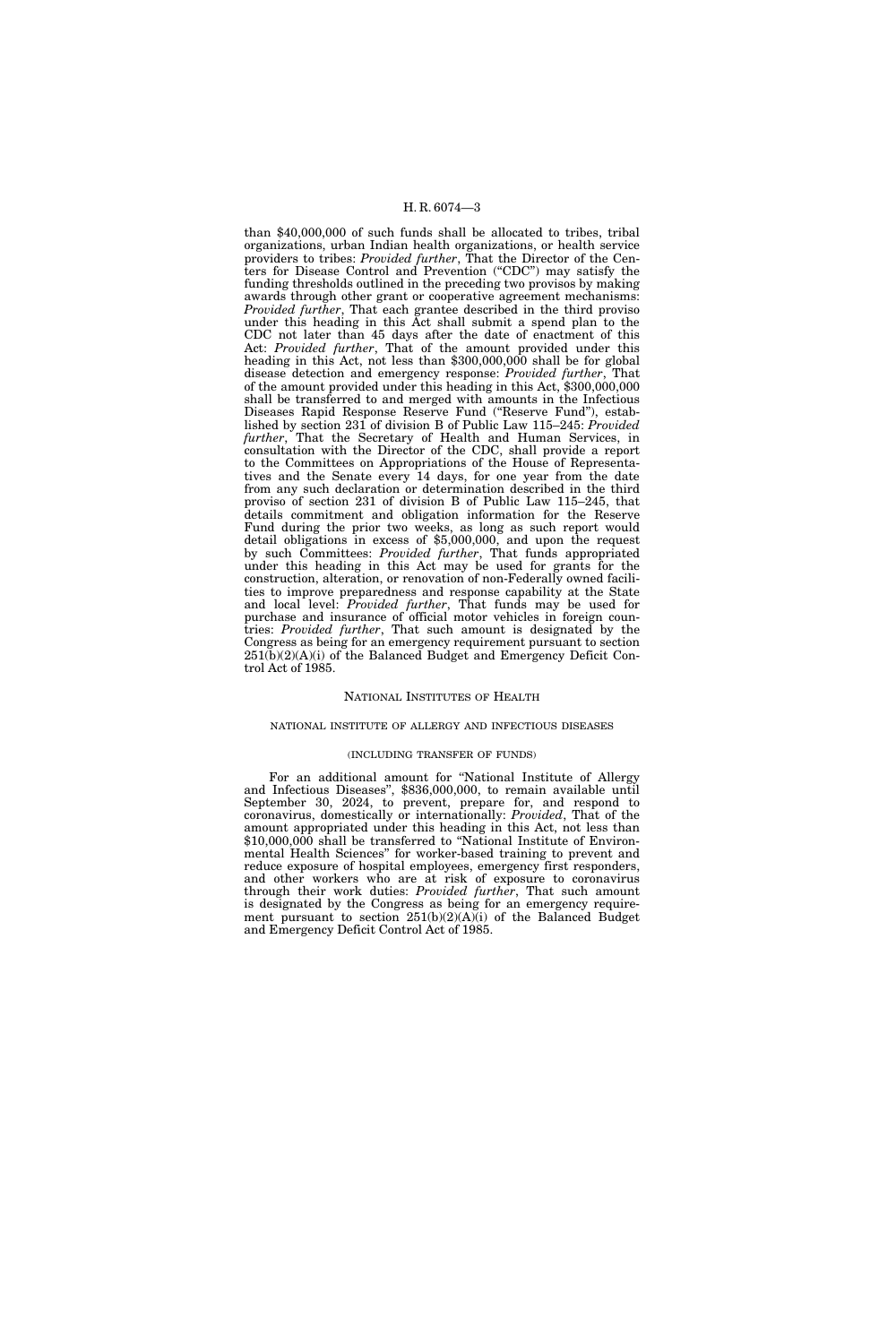#### OFFICE OF THE SECRETARY

#### PUBLIC HEALTH AND SOCIAL SERVICES EMERGENCY FUND

#### (INCLUDING TRANSFER OF FUNDS)

For an additional amount for "Public Health and Social Services Emergency Fund'', \$3,100,000,000, to remain available until September 30, 2024, to prevent, prepare for, and respond to coronavirus, domestically or internationally, including the development of necessary countermeasures and vaccines, prioritizing platform-based technologies with U.S.-based manufacturing capabilities, and the purchase of vaccines, therapeutics, diagnostics, necessary medical supplies, medical surge capacity, and related administrative activities: *Provided*, That such funds may be used to develop and demonstrate innovations and enhancements to manufacturing platforms to support such capabilities: *Provided further*, That the Secretary of Health and Human Services shall purchase vaccines developed using funds made available under this heading in this Act to respond to an outbreak or pandemic related to coronavirus in quantities determined by the Secretary to be adequate to address the public health need: *Provided further*, That products purchased by the Federal government with funds made available under this heading, including vaccines, therapeutics, and diagnostics, shall be purchased in accordance with Federal Acquisition Regulation guidance on fair and reasonable pricing: *Provided further*, That the Secretary may take such measures authorized under current law to ensure that vaccines, therapeutics, and diagnostics developed from funds provided in this Act will be affordable in the commercial market: *Provided further*, That in carrying out the previous proviso, the Secretary shall not take actions that delay the development of such products: *Provided further*, That products purchased with funds appropriated in this paragraph may, at the discretion of the Secretary of Health and Human Services, be deposited in the Strategic National Stockpile under section 319F–2 of the Public Health Service Act: *Provided further*, That funds appropriated under this heading in this Act may be transferred to, and merged with, the fund authorized by section 319F–4, the Covered Countermeasure Process Fund, of the Public Health Service Act: *Provided further*, That funds appropriated under this heading in this Act may be used for grants for the construction, alteration, or renovation of non-Federally owned facilities to improve preparedness and response capability at the State and local level: *Provided further*, That funds appropriated under this heading in this Act may be used for the construction, alteration, or renovation of non-Federally owned facilities for the production of vaccines, therapeutics, and diagnostics where the Secretary determines that such a contract is necessary to secure sufficient amounts of such supplies: *Provided further*, That of the amount provided under this heading in this Act, \$100,000,000 shall be transferred to ''Health Resources and Services Administration—Primary Health Care'' for grants under the Health Centers Program, as defined by section 330 of the Public Health Service Act, to prevent, prepare for, and respond to coronavirus: *Provided further*, That such amount is designated by the Congress as being for an emergency requirement pursuant to section 251(b)(2)(A)(i) of the Balanced Budget and Emergency Deficit Control Act of 1985.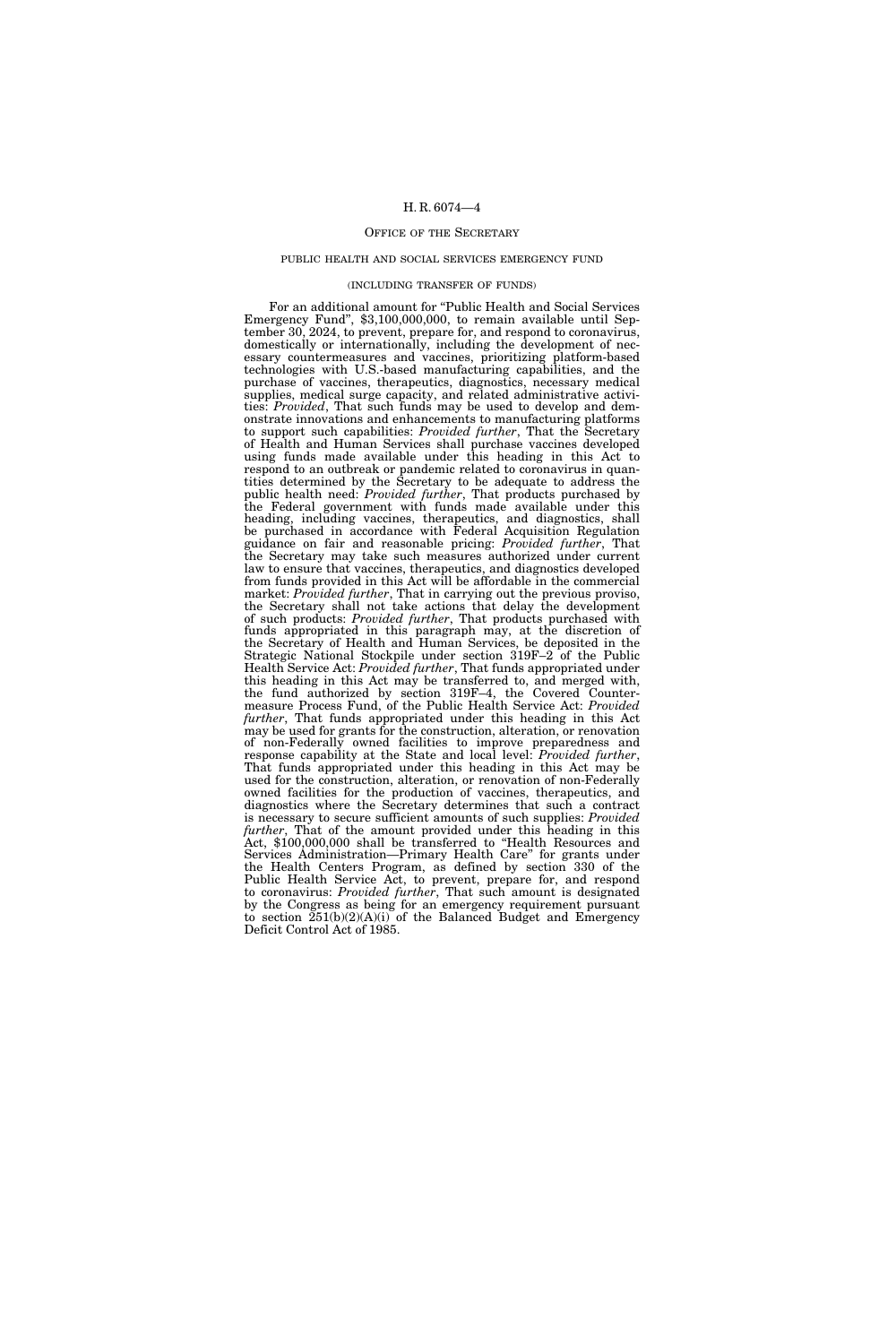For an additional amount for ''Public Health and Social Services Emergency Fund'', \$300,000,000, to remain available until September 30, 2024, for products purchased as described in the first paragraph under this heading, including the purchase of vaccines, therapeutics, and diagnostics, and under the same terms and conditions as the amounts made available in the first paragraph under this heading in this Act: *Provided*, That the amount made available in this paragraph shall only be made available if the Secretary of Health and Human Services certifies to the Committees on Appropriations of the House of Representatives and the Senate that the funds made available in the first paragraph under this heading in this Act allotted for such purchase of such products will be obligated imminently and that additional funds are necessary to purchase vaccines, therapeutics, or diagnostics in quantities determined by the Secretary to be adequate help to address the public health need: *Provided further*, That the Secretary shall notify the Committees on Appropriations of the House of Representatives and the Senate of such certification: *Provided further*, That such amount is designated by the Congress as being for an emergency requirement pursuant to section  $251(b)(2)(A)(i)$  of the Balanced Budget and Emergency Deficit Control Act of 1985.

## GENERAL PROVISIONS—THIS TITLE

#### (INCLUDING TRANSFER OF FUNDS)

SEC. 301. (a) Funds appropriated in this title may be made available to restore amounts, either directly or through reimbursement, for obligations incurred by agencies of the Department of Health and Human Services to prevent, prepare for, and respond to coronavirus, domestically or internationally, prior to the date of enactment of this Act. This subsection shall not apply to obligations incurred by the Infectious Diseases Rapid Response Reserve Fund.

(b) Grants or cooperative agreements with States, localities, territories, tribes, tribal organizations, urban Indian health organizations, or health service providers to tribes, under this title, to carry out surveillance, epidemiology, laboratory capacity, infection control, mitigation, communications, and other preparedness and response activities to prevent, prepare for, and respond to coronavirus shall include amounts to reimburse costs for these purposes incurred between January 20, 2020, and the date of enactment of this Act.

(c) If any funds have been reprogrammed or transferred from an appropriation, as described in the notification submitted by the Secretary of Health and Human Services to the Committees on Appropriations of the House of Representatives and the Senate on February 2, 2020, prior to the date of enactment of this Act, such amounts shall be reprogrammed or transferred back to that appropriation within 45 days of the date of enactment of this Act.

SEC. 302. Funds appropriated by this title may be used by the Secretary of the Health and Human Services to appoint, without regard to the provisions of sections 3309 through 3319 of title 5 of the United States Code, candidates needed for positions to perform critical work relating to coronavirus for which—

(1) public notice has been given; and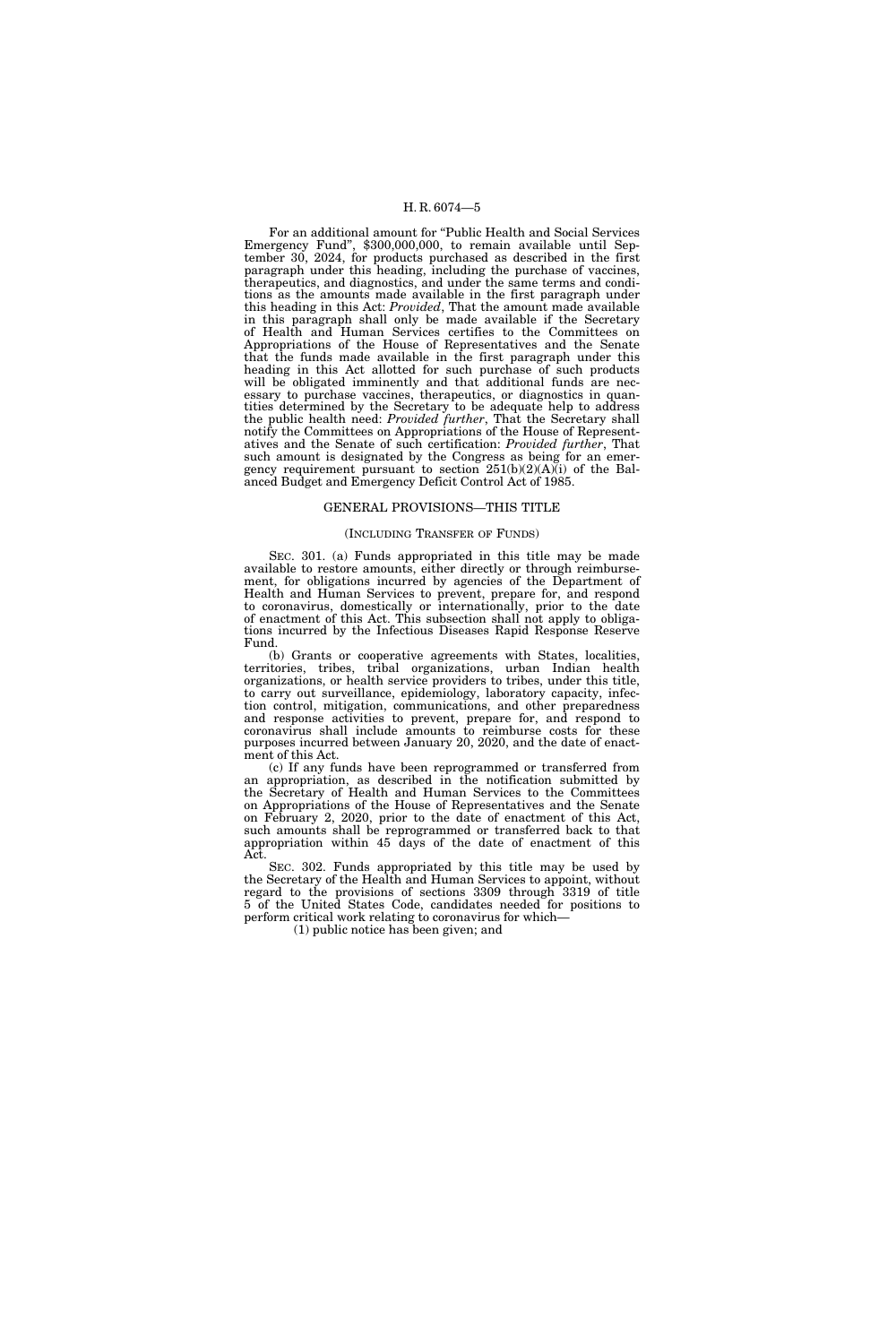(2) the Secretary has determined that such a public health threat exists.

SEC. 303. Funds made available by this title may be used to enter into contracts with individuals for the provision of personal services (as described in section 104 of part 37 of title 48, Code of Federal Regulations (48 CFR 37.104)) to support the prevention of, preparation for, or response to coronavirus, domestically and internationally, subject to prior notification to the Committees on Appropriations of the House of Representatives and the Senate: *Provided*, That such individuals may not be deemed employees of the United States for the purpose of any law administered by the Office of Personnel Management: *Provided further*, That the authority made available pursuant to this section shall expire on September 30, 2024.

SEC. 304. Funds appropriated by this title may be transferred to, and merged with, other appropriation accounts under the headings ''Centers for Disease Control and Prevention'', ''Public Health and Social Services Emergency Fund'', and ''National Institutes of Health'' to prevent, prepare for, and respond to coronavirus, domestically or internationally, following consultation with the Office of Management and Budget: *Provided*, That the Committees on Appropriations of the House of Representatives and the Senate shall be notified 10 days in advance of any such transfer: *Provided further*, That upon a determination that all or part of the funds transferred from an appropriation by this title are not necessary, such amounts may be transferred back to that appropriation: *Provided further*, That none of the funds made available by this title may be transferred pursuant to the authority in section 205 of division A of Public Law 116–94 or section 241(a) of the Public Health Service Act.

SEC. 305. Not later than 30 days after the date of enactment of this Act, the Secretary of Health and Human Services shall provide a detailed spend plan of anticipated uses of funds made available to the Department of Health and Human Services in this Act, including estimated personnel and administrative costs, to the Committees on Appropriations of the House of Representatives and the Senate: *Provided*, That such plan shall be updated and submitted to such Committees every 60 days until September 30, 2024: *Provided further*, That the spend plans shall be accompanied by a listing of each contract obligation incurred that exceeds \$5,000,000 which has not previously been reported, including the amount of each such obligation.

SEC. 306. Of the funds appropriated by this title under the heading "Public Health and Social Services Emergency Fund", up to \$2,000,000 shall be transferred to, and merged with, funds made available under the heading ''Office of the Secretary, Office of Inspector General'', and shall remain available until expended, for oversight of activities supported with funds appropriated to the Department of Health and Human Services in titles I and III: *Provided*, That the Inspector General of the Department of Health and Human Services shall consult with the Committees on Appropriations of the House of Representatives and the Senate prior to obligating such funds: *Provided further*, That the transfer authority provided by this section is in addition to any other transfer authority provided by law.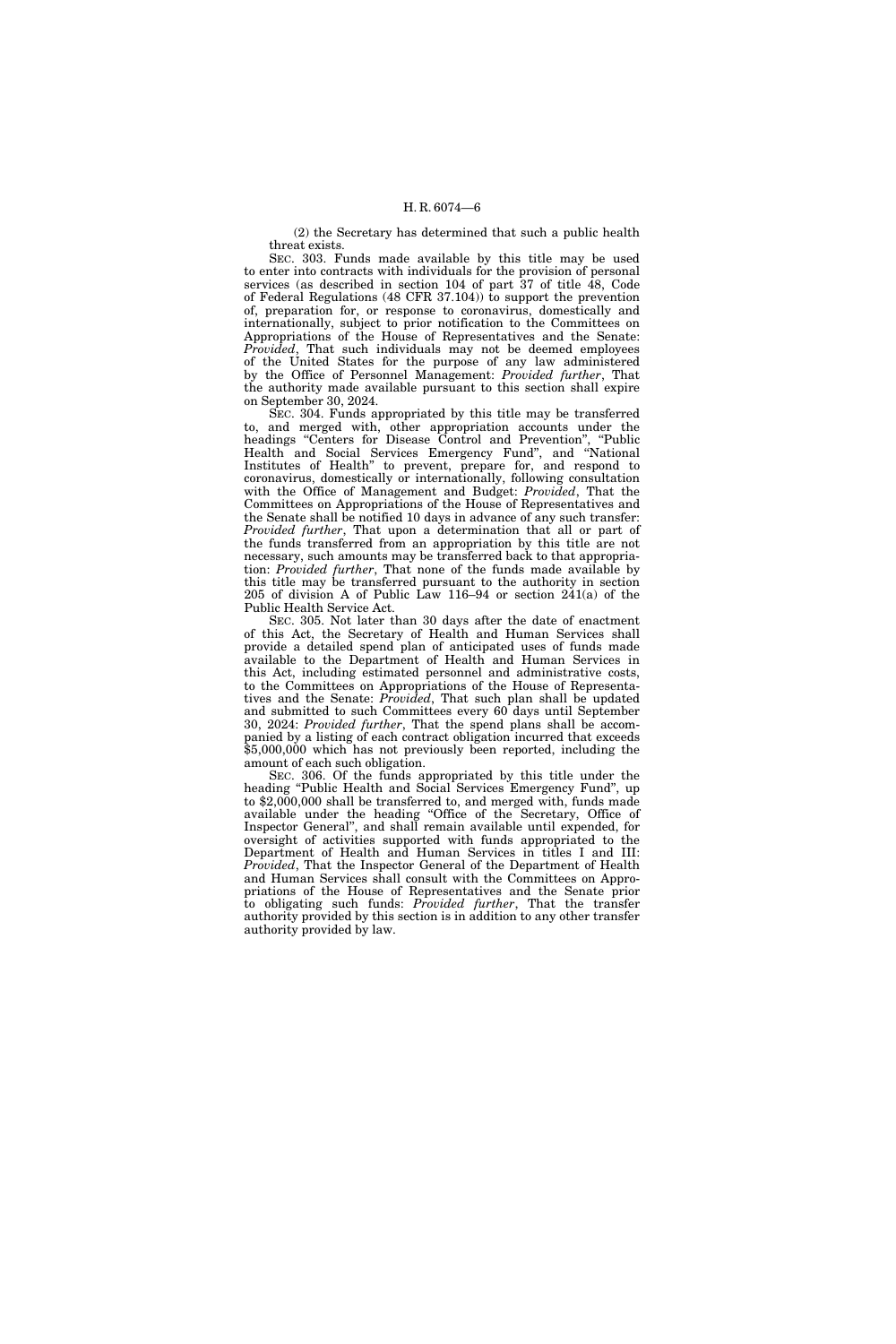## TITLE IV

## DEPARTMENT OF STATE

#### ADMINISTRATION OF FOREIGN AFFAIRS

## DIPLOMATIC PROGRAMS

For an additional amount for ''Diplomatic Programs'', \$264,000,000, to remain available until September 30, 2022, for necessary expenses to prevent, prepare for, and respond to coronavirus, including for maintaining consular operations, reimbursement of evacuation expenses, and emergency preparedness: *Provided*, That such amount is designated by the Congress as being for an emergency requirement pursuant to section 251(b)(2)(A)(i) of the Balanced Budget and Emergency Deficit Control Act of 1985.

#### UNITED STATES AGENCY FOR INTERNATIONAL DEVELOPMENT

## FUNDS APPROPRIATED TO THE PRESIDENT

#### OFFICE OF INSPECTOR GENERAL

For an additional amount for "Office of Inspector General", \$1,000,000, to remain available until September 30, 2022, for oversight of activities funded by this title and administered by the United States Agency for International Development: *Provided*, That such amount is designated by the Congress as being for an emergency requirement pursuant to section  $251(b)(2)(A)(i)$  of the Balanced Budget and Emergency Deficit Control Act of 1985.

#### BILATERAL ECONOMIC ASSISTANCE

#### FUNDS APPROPRIATED TO THE PRESIDENT

#### GLOBAL HEALTH PROGRAMS

For an additional amount for "Global Health Programs", \$435,000,000, to remain available until September 30, 2022, for necessary expenses to prevent, prepare for, and respond to coronavirus: *Provided*, That such funds shall be administered by the Administrator of the United States Agency for International Development: *Provided further*, That of the funds appropriated under this heading in this Act, not less than \$200,000,000 shall be transferred to, and merged with, funds made available for the Emergency Reserve Fund established pursuant to section  $7058(c)(1)$ of the Department of State, Foreign Operations, and Related Programs Appropriations Act, 2017 (division J of Public Law 115– 31): *Provided further*, That funds made available pursuant to the previous proviso shall be made available under the terms and conditions of such section, as amended: *Provided further*, That such amount is designated by the Congress as being for an emergency requirement pursuant to section 251(b)(2)(A)(i) of the Balanced Budget and Emergency Deficit Control Act of 1985.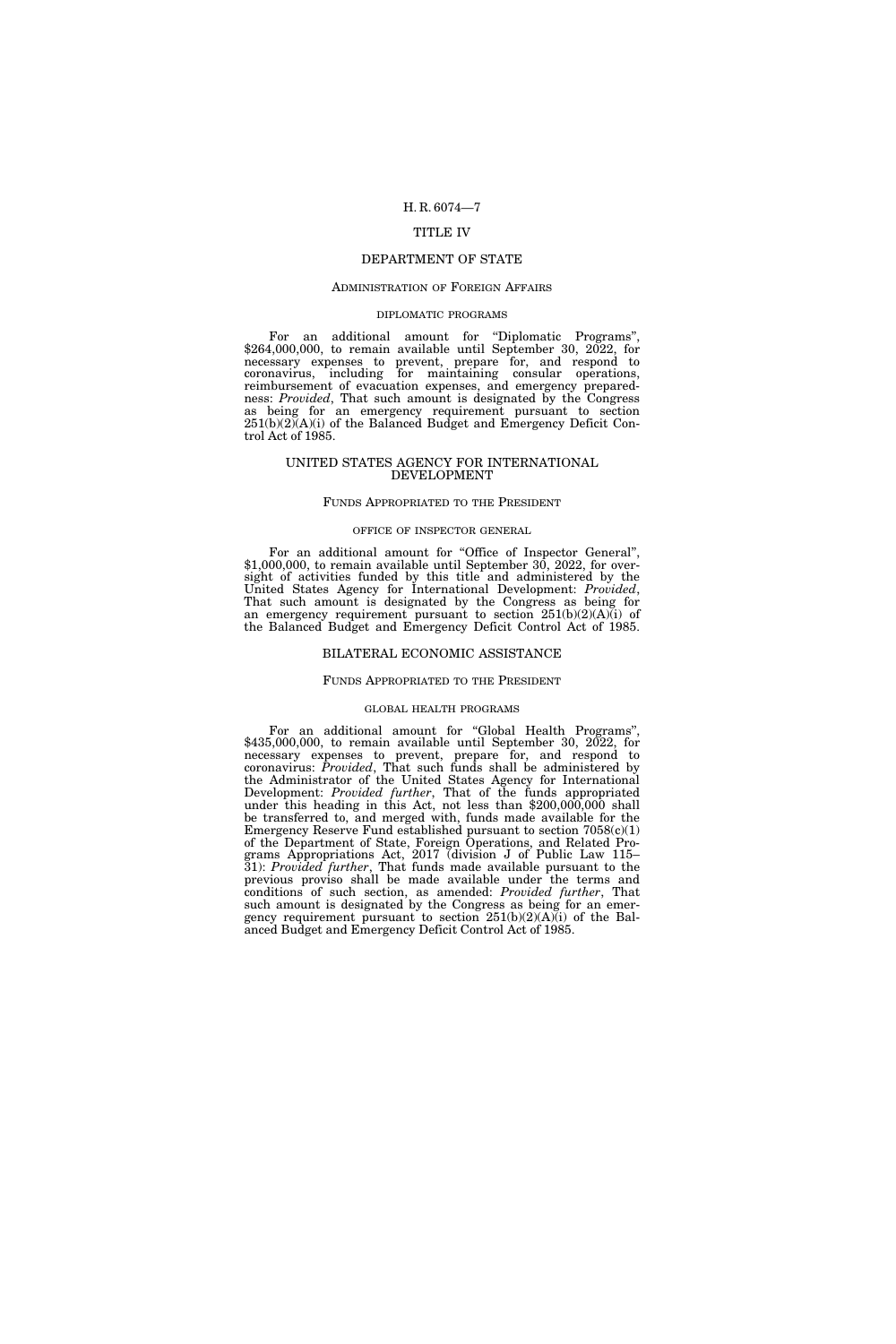#### INTERNATIONAL DISASTER ASSISTANCE

For an additional amount for "International Disaster Assistance", \$300,000,000, to remain available until expended, for necessary expenses to prevent, prepare for, and respond to coronavirus: *Provided*, That such amount is designated by the Congress as being for an emergency requirement pursuant to section 251(b)(2)(A)(i) of the Balanced Budget and Emergency Deficit Control Act of 1985.

#### ECONOMIC SUPPORT FUND

For an additional amount for "Economic Support Fund", \$250,000,000, to remain available until September 30, 2022, for necessary expenses to prevent, prepare for, and respond to coronavirus, including to address related economic, security, and stabilization requirements: *Provided*, That such amount is designated by the Congress as being for an emergency requirement pursuant to section 251(b)(2)(A)(i) of the Balanced Budget and Emergency Deficit Control Act of 1985.

#### GENERAL PROVISIONS—THIS TITLE

#### (INCLUDING TRANSFER OF FUNDS)

SEC. 401. Funds appropriated by this title shall only be made available for obligation subject to the regular notification procedures of the Committees on Appropriations of the House of Representatives and the Senate: *Provided*, That the requirement of this section shall not apply to funds appropriated by this title under the heading ''International Disaster Assistance''.

SEC. 402. (a) Funds appropriated by this title under the heading ''Diplomatic Programs'' may be transferred to, and merged with, funds available under the "Consular and Border Security Programs" account to maintain consular operations impacted by coronavirus.

(b) Of the funds appropriated by this title under the heading ''Economic Support Fund'', up to \$7,000,000 may be transferred to, and merged with, funds appropriated under the heading ''Operating Expenses'' in Acts making appropriations for the Department of State, foreign operations, and related programs to prevent, prepare for, and respond to coronavirus.

(c) Funds appropriated by this title under the headings ''Global Health Programs'', ''International Disaster Assistance'', and ''Economic Support Fund'' may be transferred to, and merged with, funds appropriated by this title under such headings to prevent, prepare for, and respond to coronavirus.

(d) The transfer authorities of this section are in addition to any other transfer authority provided by law.

(e) Upon a determination that all or part of the funds transferred pursuant to the authorities provided by this section are not necessary for such purposes, such amounts may be transferred back to such appropriations.

(f) No funds shall be transferred pursuant to this section unless at least 5 days prior to making such transfer the Secretary of State or the Administrator of the United States Agency for International Development, as appropriate, notifies the Committees on Appropriations of the House of Representatives and the Senate in writing of the details of any such transfer.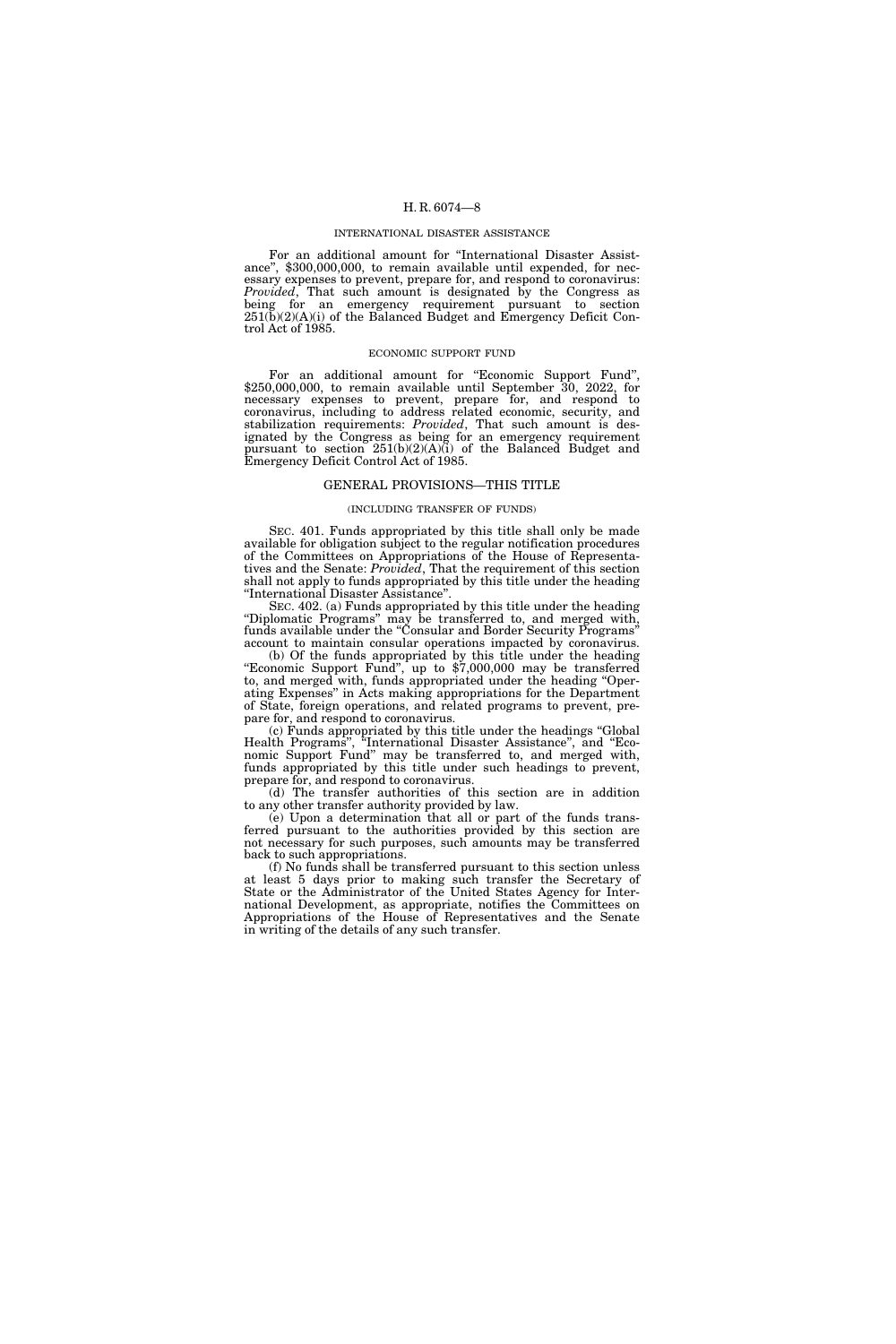SEC. 403. Paragraph (6)(B) under the heading "Administration of Foreign Affairs, Diplomatic Programs'' of the Department of State, Foreign Operations, and Related Programs Appropriations Act, 2020 (division G of Public Law 116–94) is amended by striking not to exceed \$10,000,000" and inserting in lieu thereof "for Worldwide Security Protection, not to exceed \$100,000,000'' and by adding the following before the period at the end: '': *Provided*, That no amounts may be transferred from amounts that were designated by the Congress for Overseas Contingency Operations/ Global War on Terrorism pursuant to the Concurrent Resolution on the Budget or the Balanced Budget and Emergency Deficit Control Act of 1985'': *Provided*, That the exercise of the authority provided by such paragraph shall be subject to prior consultation with the Committees on Appropriations of the House of Representatives and the Senate.

SEC. 404. Funds appropriated by this title under the headings ''Global Health Programs'' and ''Economic Support Fund'' may be made available as contributions to international organizations to prevent, prepare for, and respond to coronavirus, following consultation with the Committees on Appropriations of the House of Representatives and the Senate.

SEC. 405. Funds appropriated by this title under the headings ''Diplomatic Programs'', ''Global Health Programs'', ''International Disaster Assistance'', and ''Economic Support Fund'' may be used to reimburse accounts administered by the Department of State and the United States Agency for International Development for obligations incurred to prevent, prepare for, and respond to coronavirus prior to the date of enactment of this Act: *Provided*, That this section shall not apply to obligations incurred by the Emergency Reserve Fund, established pursuant to section  $7058(c)(1)$ of the Department of State, Foreign Operations, and Related Programs Appropriations Act, 2017 (division J of Public Law 115– 31).

SEC. 406. (a) STRATEGY.—Not later than 15 days after the date of enactment of this Act, the Secretary of State and the Administrator of the United States Agency for International Development, following consultation with the heads of other relevant Federal agencies, shall jointly submit to the Committees on Appropriations of the House of Representatives and the Senate a strategy to prevent, prepare for, and respond to coronavirus abroad.

(b) REPORTING REQUIREMENT.—Not later than 30 days after enactment of this Act, the Secretary of State and the Administrator of the United States Agency for International Development shall jointly submit to the Committees on Appropriations of the House of Representatives and the Senate a report on the proposed uses of funds appropriated by this title on a country and project basis: *Provided*, That such report shall be updated and submitted to such Committees every 60 days thereafter until September 30, 2022, and every 180 days thereafter until all funds have been expended, and shall include information detailing how estimates and assumptions contained in previous reports have changed, including obligations and expenditures on a country and project basis.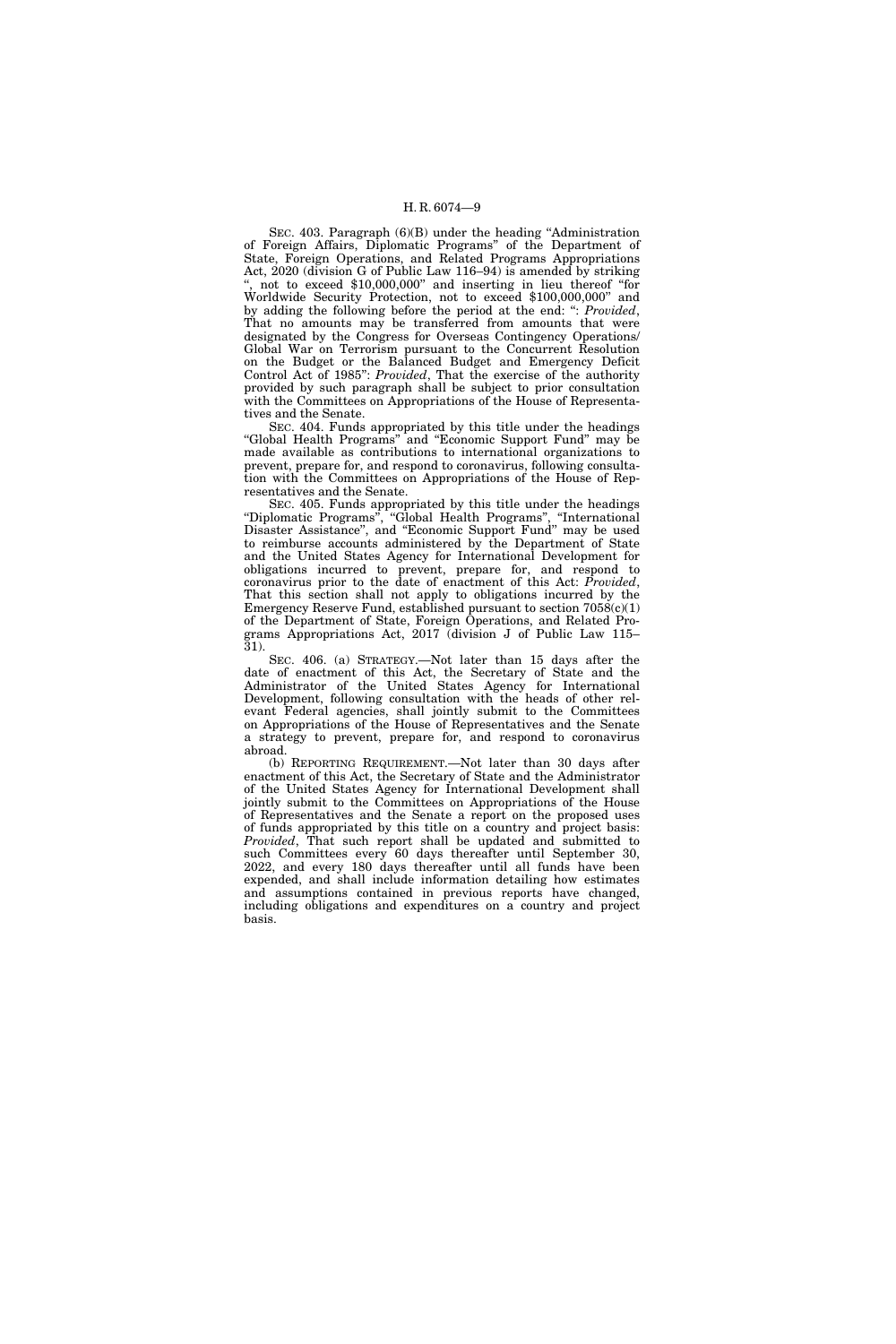## TITLE V

## GENERAL PROVISIONS—THIS ACT

SEC. 501. Each amount appropriated or made available by this Act is in addition to amounts otherwise appropriated for the fiscal year involved.

SEC. 502. No part of any appropriation contained in this Act shall remain available for obligation beyond the current fiscal year unless expressly so provided herein.

SEC. 503. Unless otherwise provided for by this Act, the additional amounts appropriated by this Act to appropriations accounts shall be available under the authorities and conditions applicable to such appropriations accounts for fiscal year 2020.

SEC. 504. (a) Subject to subsection (b), and notwithstanding any other provision of law, funds made available in this Act, or transferred pursuant to authorization granted in this Act, may only be used to prevent, prepare for, and respond to coronavirus.

(b) Subsection (a) shall not apply to section 301(c) of this Act, or to reimbursements made pursuant to authority in this Act, or to funds made available in this Act for the Emergency Reserve Fund, established pursuant to section 7058(c)(1) of division J of Public Law 115–31, or to funds made available in this Act for the Infectious Diseases Rapid Response Reserve Fund, established pursuant to section 231 of division B of Public Law 115– 245.

SEC. 505. Not later than 60 days after the date of enactment of this Act, the Comptroller General of the United States shall consult with the Committees on Appropriations of the House of Representatives and the Senate on oversight of activities supported with funds appropriated by this Act.

SEC. 506. In this Act, the term "coronavirus" means SARS– CoV–2 or another coronavirus with pandemic potential.

SEC. 507. Each amount designated in this Act by the Congress as being for an emergency requirement pursuant to section 251(b)(2)(A)(i) of the Balanced Budget and Emergency Deficit Control Act of 1985 shall be available (or rescinded or transferred, if applicable) only if the President subsequently so designates all such amounts and transmits such designations to the Congress.

SEC. 508. Any amount appropriated by this Act, designated by the Congress as an emergency requirement pursuant to section  $251(b)(2)(A)(i)$  of the Balanced Budget and Emergency Deficit Control Act of 1985 and subsequently so designated by the President, and transferred pursuant to transfer authorities provided by this Act shall retain such designation.

This division may be cited as the "Coronavirus Preparedness and Response Supplemental Appropriations Act, 2020''.

## **DIVISION B—TELEHEALTH SERVICES DURING CERTAIN EMERGENCY PERI-ODS**

## **SEC. 101. SHORT TITLE.**

This division may be cited as the "Telehealth Services During Certain Emergency Periods Act of 2020''.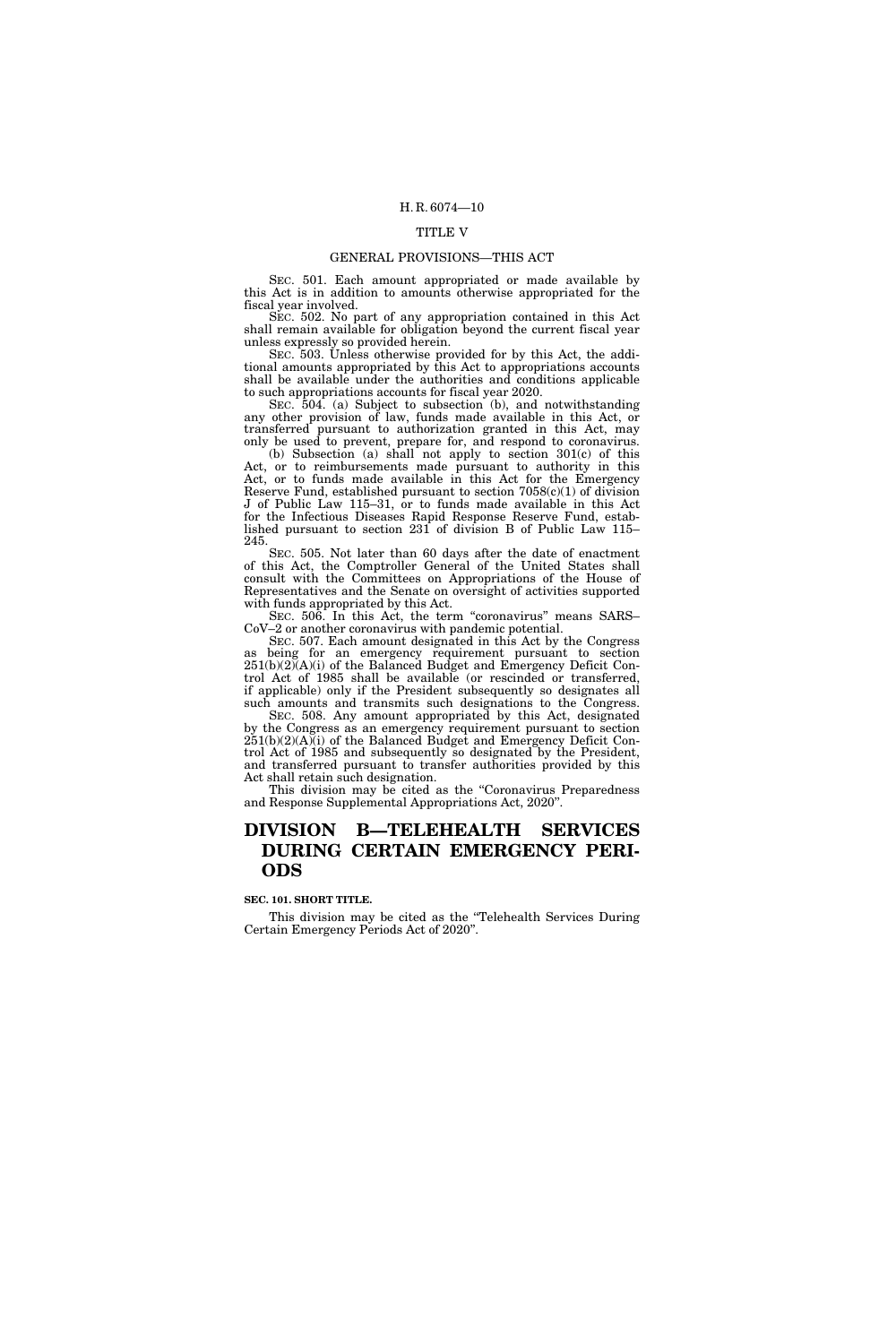#### **SEC. 102. SECRETARIAL AUTHORITY TO TEMPORARILY WAIVE OR MODIFY APPLICATION OF CERTAIN MEDICARE REQUIRE-MENTS WITH RESPECT TO TELEHEALTH SERVICES FUR-NISHED DURING CERTAIN EMERGENCY PERIODS.**

(a) IN GENERAL.—

(1) WAIVER AUTHORITY.—The first sentence of section  $1135(b)$  of the Social Security Act  $(42 \text{ U.S.C. } 1320b-5(b))$  is amended—

 $(A)$  in paragraph  $(6)$ , by striking "and" at the end; (B) in paragraph (7), by striking the period at the end and inserting "; and"; and

(C) by inserting after paragraph (7) the following new paragraph:

"(8) in the case of a telehealth service (as defined in paragraph  $(4)(F)$  of section  $1834(m)$  furnished in any emergency area (or portion of such an area) during any portion of any emergency period to an individual by a qualified provider (as defined in subsection  $(g)(3)$ )–

 $f(A)$  the requirements of paragraph  $(4)(C)$  of such section, except that a facility fee under paragraph (2)(B)(i) of such section may only be paid to an originating site that is a site described in any of subclauses (I) through  $(IX)$  of paragraph  $(4)(C)(ii)$  of such section; and

 $\sqrt{\text{B}}$  the restriction on use of a telephone described in the second sentence of section  $410.78(a)(3)$  of title  $42$ , Code of Federal Regulations (or a successor regulation), but only if such telephone has audio and video capabilities that are used for two-way, real-time interactive communication.'

(2) DEFINITION OF QUALIFIED PROVIDER.—Section 1135(g) of the Social Security Act (42 U.S.C. 1320b–5(g)) is amended by adding at the end the following new paragraph:

''(3) QUALIFIED PROVIDER.—The term 'qualified provider' means, with respect a telehealth service (as defined in paragraph  $(4)(F)$  of section 1834(m)) furnished to an individual, a physician or practitioner (as defined in paragraph (4)(D) or  $(4)$ (E), respectively, of such section) who-

 $(A)$  furnished to such individual an item or service for which payment was made under title XVIII during the 3-year period ending on the date such telehealth service was furnished; or

''(B) is in the same practice (as determined by tax identification number) of a physician or practitioner (as so defined) who furnished such an item or service to such individual during such period.''.

(3) IMPLEMENTATION.—The Secretary of Health and Human Services may implement the amendments made by this subsection by program instruction or otherwise.

(b) CLARIFICATION OF DEFINITIONS OF EMERGENCY AREA AND EMERGENCY PERIOD.—Paragraph (1) of section 1135(g) of the Social Security Act (42 U.S.C. 1320b–5(g)) is amended to read as follows: ''(1) EMERGENCY AREA; EMERGENCY PERIOD.—

''(A) IN GENERAL.—Subject to subparagraph (B), an 'emergency area' is a geographical area in which, and an 'emergency period' is the period during which, there exists—